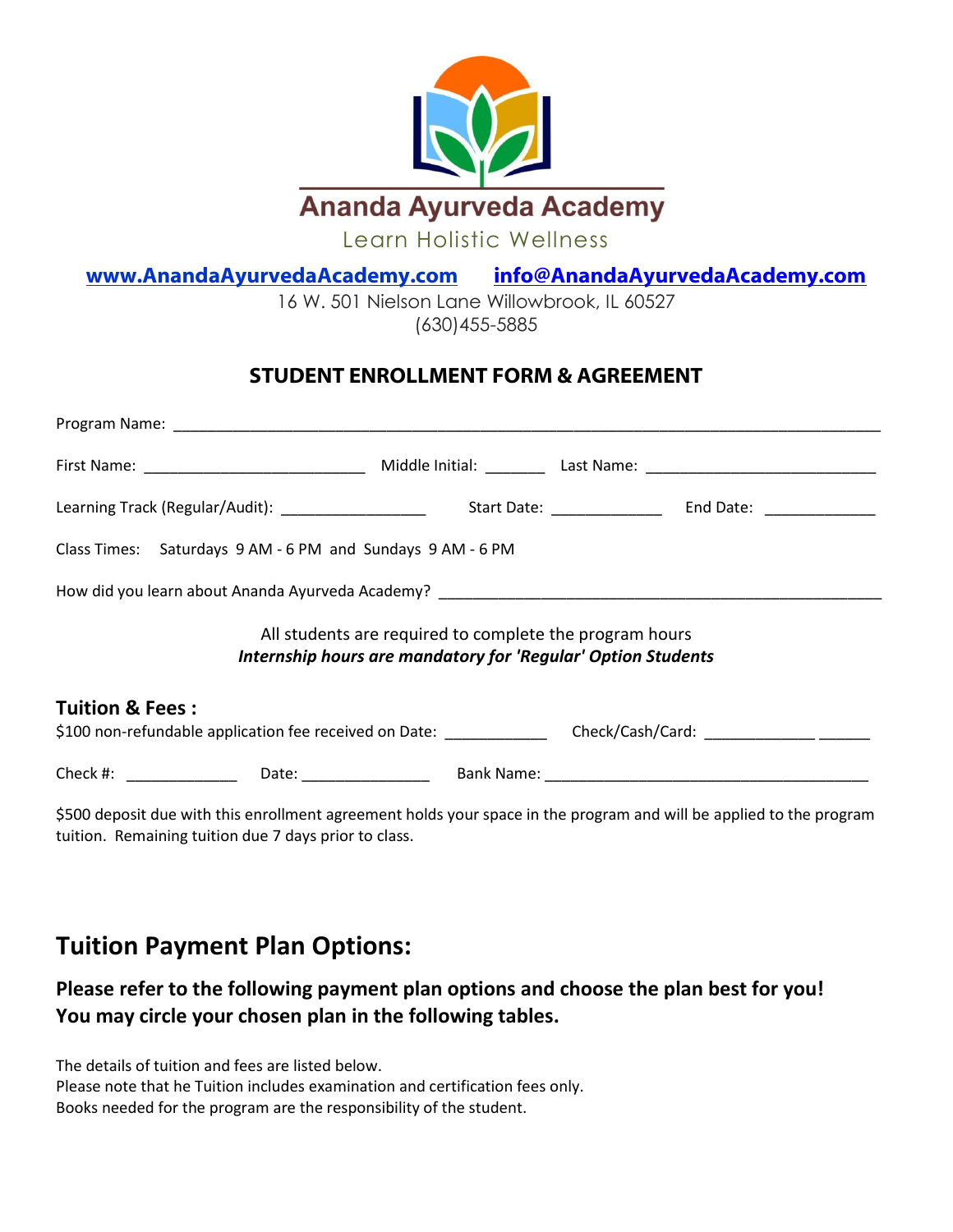# Tuition & Fees

The details of tuition and fees are listed below. Please note that Tuition includes classes, examination and certification. Books needed for the program are the responsibility of the student.

| Application Fee \$100 (non-refundable)          |  |
|-------------------------------------------------|--|
| Seat Reservation Fee \$500 (Applied to Tuition) |  |

## Regular Student Learning Option: 12 Month Program

| Payment Plan<br>Options         | Tuition<br>Plan<br>Installment | Number of<br>Payments | Seat<br>Reservation | <b>Total Cost</b> | Installment<br>Due Date                                                                                                                                                                                                                                                                                                                                                                                                                |
|---------------------------------|--------------------------------|-----------------------|---------------------|-------------------|----------------------------------------------------------------------------------------------------------------------------------------------------------------------------------------------------------------------------------------------------------------------------------------------------------------------------------------------------------------------------------------------------------------------------------------|
| A - One-Time<br>Payment in Full | \$5,000.00                     | 1                     | \$500               | \$5,500           | By 9/15                                                                                                                                                                                                                                                                                                                                                                                                                                |
| *B - Half Term                  | \$2,750                        | $\mathbf{2}$          | \$500               | \$6,000           | 1st Installment<br>9/15<br>2 <sup>nd</sup> Installment<br>3/1                                                                                                                                                                                                                                                                                                                                                                          |
| *C - Quarterly                  | \$1,388                        | $\overline{4}$        | \$500               | \$6,052           | 1st Installment<br>9/15<br>2 <sup>nd</sup> Installment<br>12/1<br>3rd Installment<br>3/1<br>4 <sup>th</sup> Installment<br>6/1                                                                                                                                                                                                                                                                                                         |
| *D- Monthly                     | \$467                          | 12                    | \$500               | \$6,104           | 1st Installment<br>9/15<br>2 <sup>nd</sup> Installment<br>10/1<br>3rd Installment<br>11/1<br>4 <sup>th</sup> Installment<br>12/1<br>5 <sup>th</sup> Installment<br>1/1<br>6thInstallment<br>2/1<br>7 <sup>th</sup> Installment<br>3/1<br>8 <sup>th</sup> Installment<br>4/1<br>9 <sup>th</sup> Installment<br>5/1<br>10 <sup>th</sup> Installment<br>6/1<br>11 <sup>th</sup> Installment<br>7/1<br>12 <sup>th</sup> Installment<br>8/1 |

\*Students choosing Half term, Quarterly, Monthly payment plan will be required to complete and sign a Payment Agreement Contract upon Enrollment.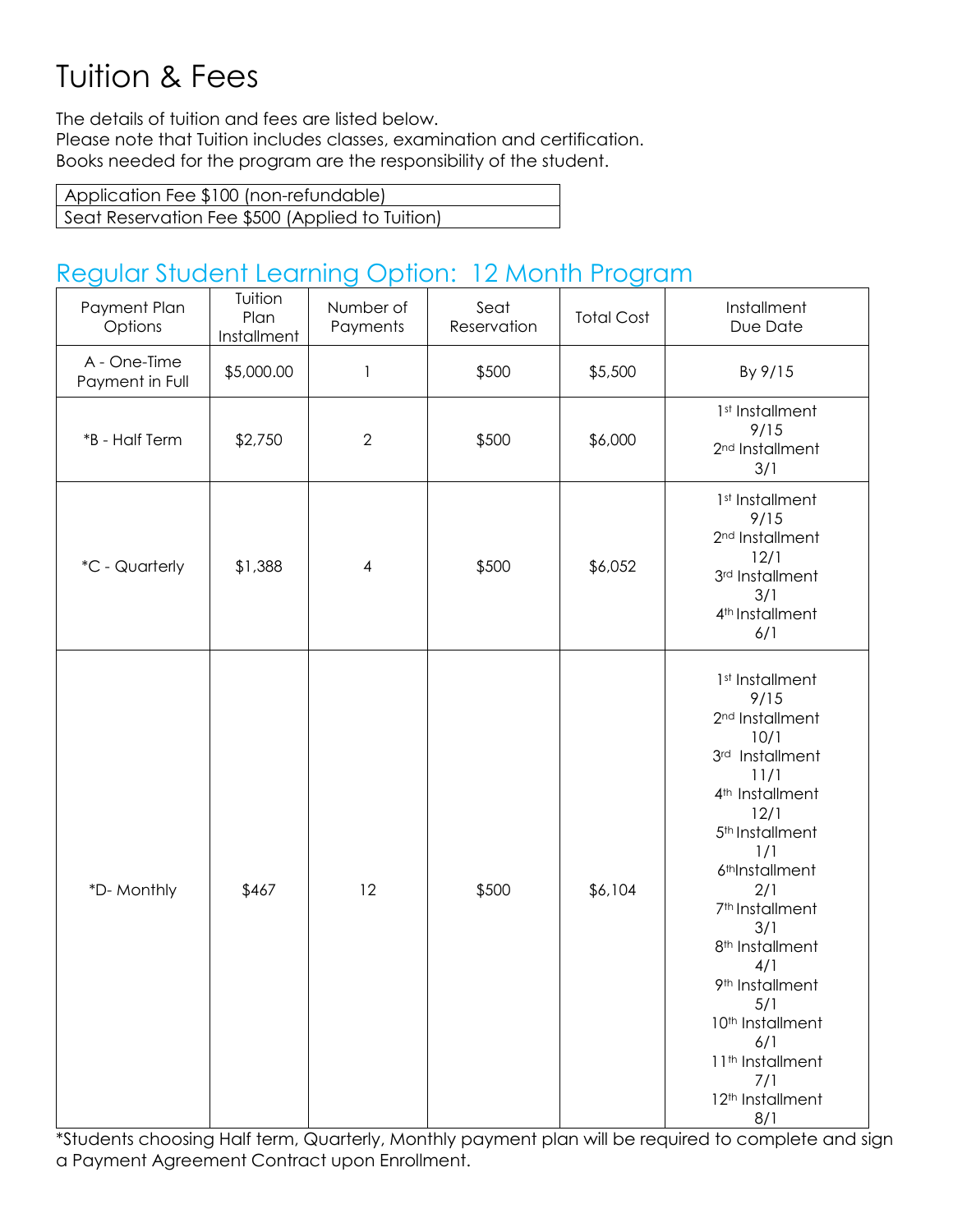## Audit Student Learning Option: 10 Month Program

| Payment Plan<br>Options         | <b>Tuition Plan</b><br>Installment | Number of<br>Payments | Seat<br>Reservation | Total<br>Cost | Installment<br>Due Date                                                                                                                                                                                                                                                                                                                      |
|---------------------------------|------------------------------------|-----------------------|---------------------|---------------|----------------------------------------------------------------------------------------------------------------------------------------------------------------------------------------------------------------------------------------------------------------------------------------------------------------------------------------------|
| A - One-time<br>Payment in Full | \$4,400                            | $\mathbf{1}$          | \$500               | \$4,900       | By 9/15                                                                                                                                                                                                                                                                                                                                      |
| *B - Half Term<br>(5 Months)    | \$2,420                            | $\overline{2}$        | \$500               | \$5,340       | 1 <sup>st</sup> Installment<br>9/15<br>2 <sup>nd</sup> Installment<br>2/15                                                                                                                                                                                                                                                                   |
| *D-Monthly<br>(10 Months)       | \$493                              | 10                    | \$500               | \$5,430       | 1st Installment<br>9/15<br>2 <sup>nd</sup> Installment<br>10/1<br>3rd Installment<br>11/1<br>4 <sup>th</sup> Installment<br>12/1<br>5 <sup>th</sup> Installment<br>1/1<br>6thInstallment<br>2/1<br>7 <sup>th</sup> Installment<br>3/1<br>8 <sup>th</sup> Installment<br>4/1<br>9 <sup>th</sup> Installment<br>5/1<br>10th Installment<br>6/1 |

First payment is due upon enrollment per the "Tuition Plan installment" amount for respective plan.

Subsequent payment will be due for selected payment plan on half yearly, quarterly or monthly as applicable with no grace period. A US \$25.00 late fee will be charged for delayed payments. All subsequent payments are due per the Payment Plan term Installment due date.

Payments must be made by check or major credit cards only. Notify the Academy administration one month before payment is due if there are any changes with your credit card on file. Monthly, Quarterly, Half term Tuition payment installments already includes all processing fees. For "One-Time Payment" option, a processing fee of 4% will be charged if paid by any major credit card.

Ananda Ayurveda Academy does not offer state or federal financial aid, educational loans or tuition scholarships to students at this time. Maintenance of a current and satisfactory account standing is required for continued Enrollment in the Program, graduation and for the issuance of transcripts. Students who lapse in their tuition payments will be dropped from Enrollment.

#### Kerala, India Gurukul Program – Additional Internship opportunity (Optional)

Our students can benefit from our affiliation in Kerala-India for advanced and practical experience, to gain the exposure and experiencing "Living Ayurveda". These experiential trips are scheduled for 3-4 weeks in during at additional cost to students. This program is built-in with lectures and hands-on experiential learning, with out-patient and in-patient hospital experience in Kerala, India. This optional program is available in the winter following the completion of the program.